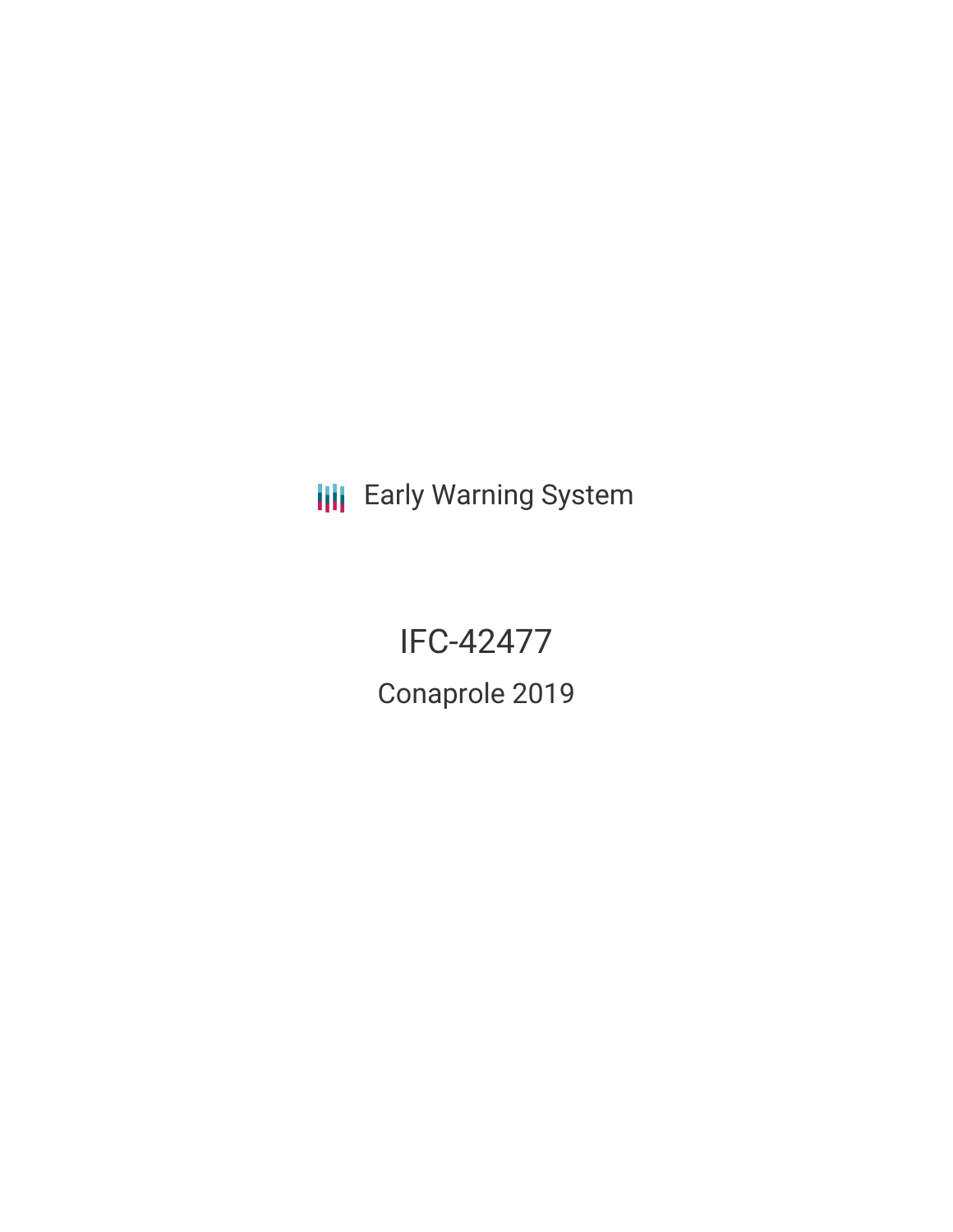## IFC-42477

#### **Quick Facts**

| <b>Countries</b>               | Uruguay                                      |
|--------------------------------|----------------------------------------------|
| <b>Financial Institutions</b>  | International Finance Corporation (IFC)      |
| <b>Status</b>                  | Proposed                                     |
| <b>Bank Risk Rating</b>        | B                                            |
| <b>Borrower</b>                | COOPERATIVA NACIONAL DE PRODUCTORES DE LECHE |
| <b>Sectors</b>                 | Agriculture and Forestry                     |
| <b>Investment Type(s)</b>      | Loan                                         |
| <b>Investment Amount (USD)</b> | $$60.00$ million                             |
| <b>Project Cost (USD)</b>      | $$60.00$ million                             |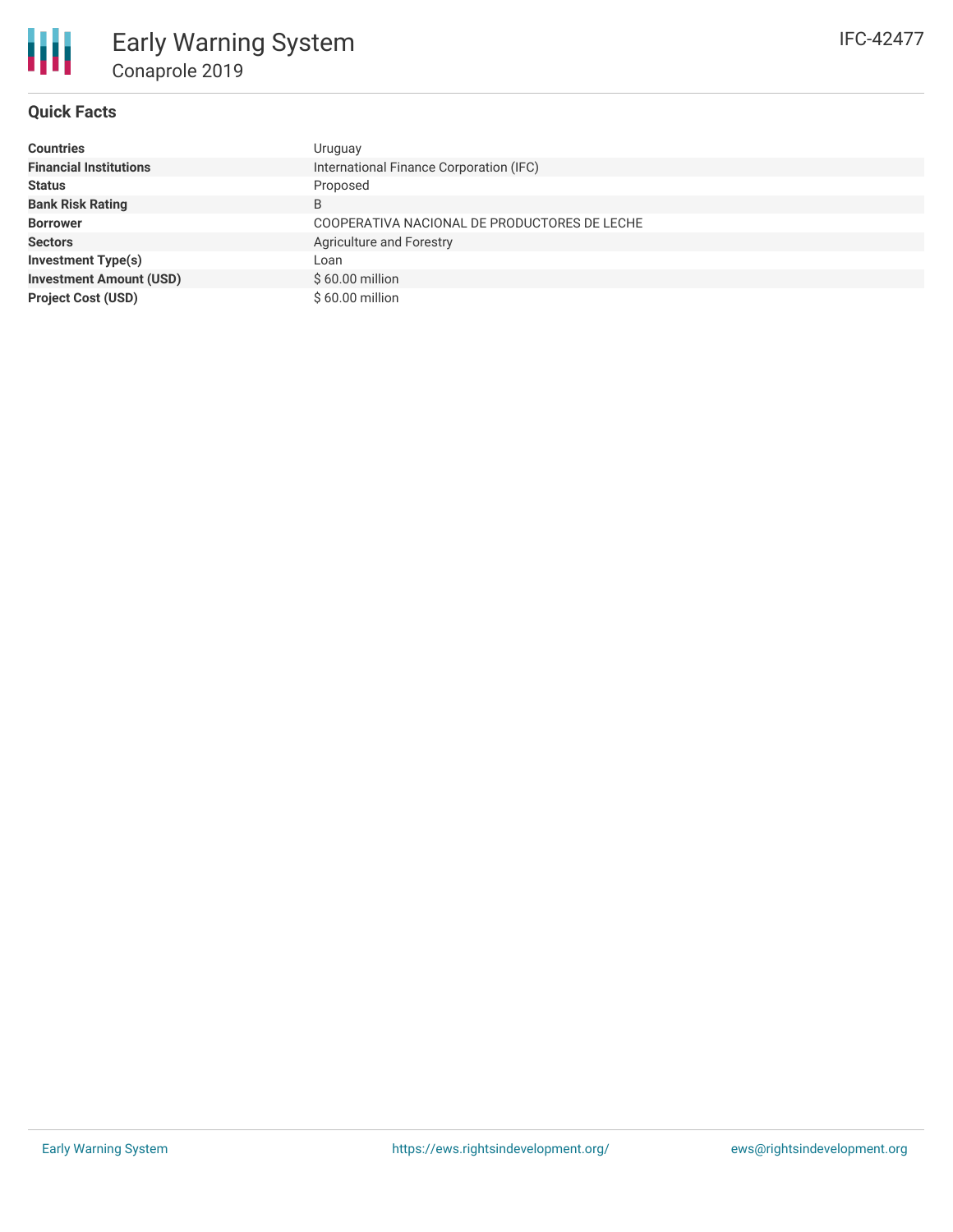

#### **Project Description**

Cooperativa Nacional de Productores de Leche (the "Cooperative" or "Conaprole"), an IFC client since 2002, is a leading Uruguayan dairy producer and exporter, as well as one of the lowest cost producers in the world. The Cooperative operates 8 processing plants and processes 1.4 billion liters of milk per annum sourced from more than 1,900 farmers. The industrial plants are: (i) Florida plant # 7, (ii) Villa Rodriguez (VR) plant #8, San Ramon (SR) # 9, San Carlos (SC) # 10, Ricon del Pino (RDP) #11, Rivera plant #14, Mercedes #16, and Montevideo plant, plant # 21. Conaprole has requested IFC to extend an A Loan of up to US\$60 MM to finance: i) the construction of a spray-dryer tower to produce infant formula for export at Villa Rodriguez plant; ii) the replacement of current small and inefficient boiler system with a new more efficient one (allowing for GHG reduction); and iii) the upgrade of waste water treatment facilities at all their industrial sites (the "Project").The new Project to produce infant formula follows Conaprole's strategic view of adding value to its exports as the formula will be sold to multinational companies who will then sell it in Latin America under their own brands. This is one more move in the direction of the Cooperative's mission, which is not only to absorb its member-farmers' milk production but also to maximize returns for them.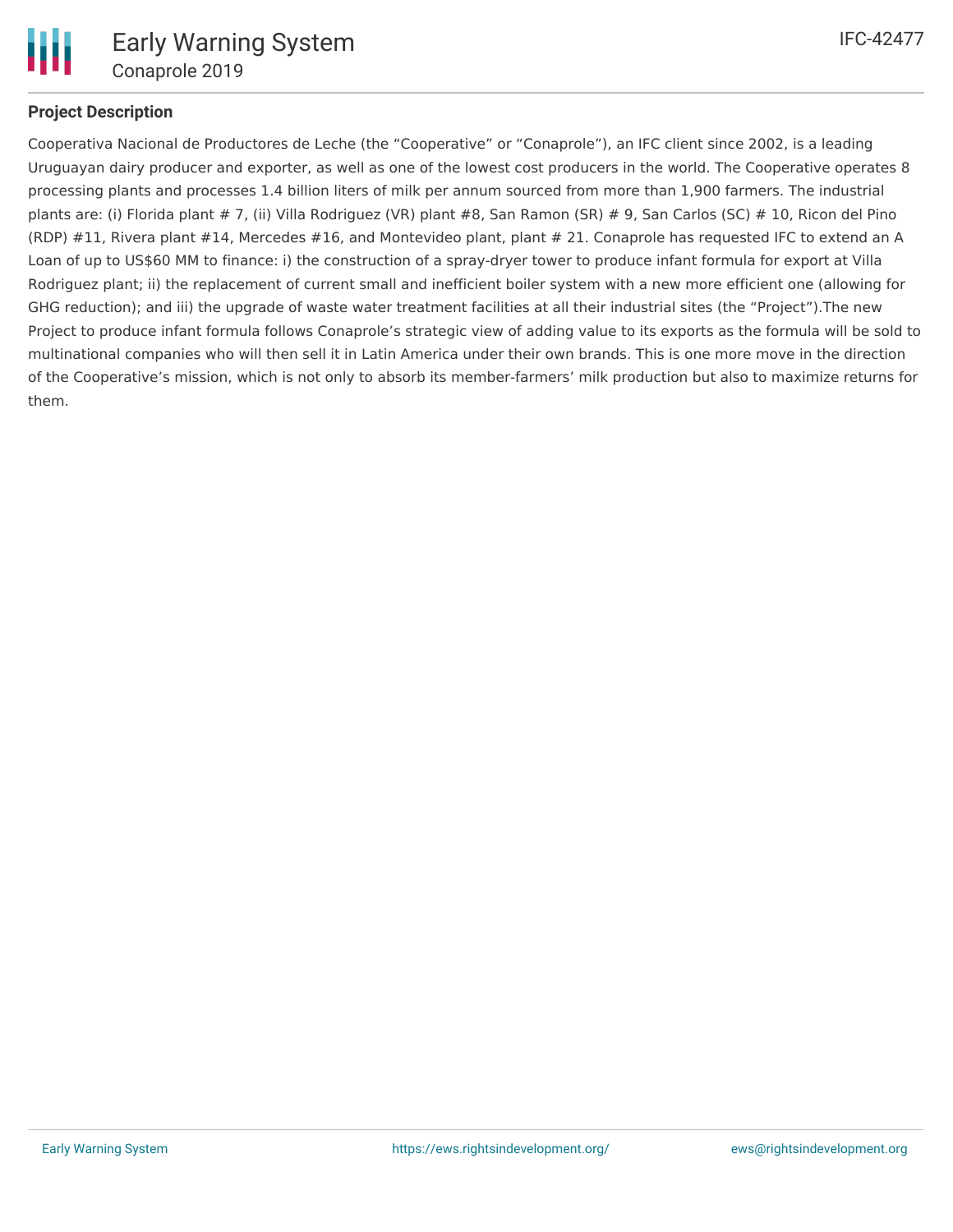

#### **Investment Description**

• International Finance Corporation (IFC)